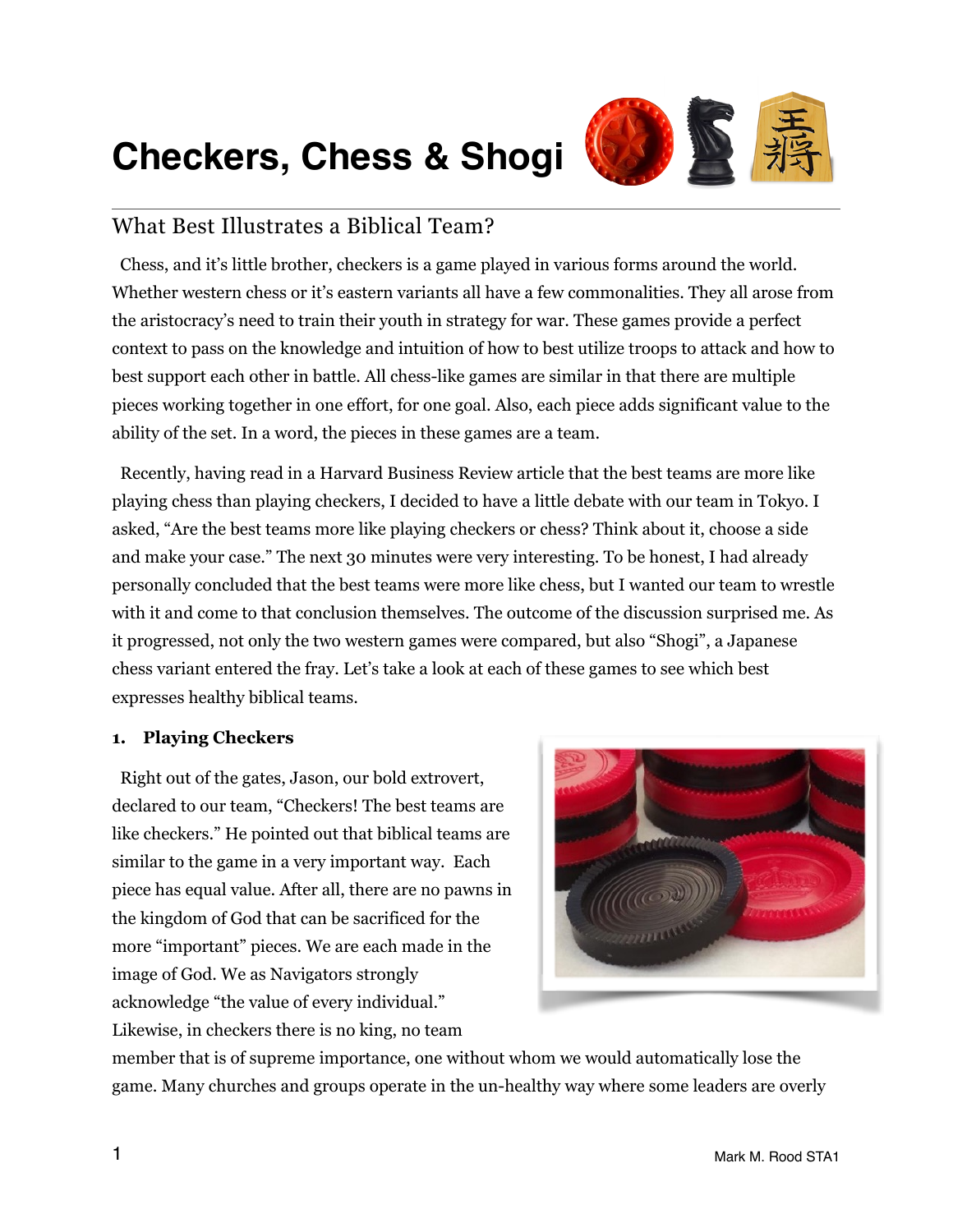valued to the team's detriment. "Find the indispensable man and fire him", was the interesting solution that I have heard to this problem. Having a member with whom you cannot do without is a situation that needs to be remedied. Rather than firing such an important member we would do better to "clone" them, to pass on their strengths to others in the organization.

 Checkers as a game, and even the individual pieces in the game have a certain humility about them, with simple, round pieces, uniform to every other piece on the team. This is a picture of the value of every individual member of the team.

 The über-helpful book, The 5 Dysfunctions of a Team, by Patrick Lencioni seems to be based on a checkers framework. The book demonstrates that healthy teams have five attributes:

- 1. *Trust* (vs no openness & vulnerability)
- 2. Healthy ideological *Conflict* (vs false harmony)
- 3. *Commitment* to team decisions (vs ambiguity)
- 4. *Accountability* to team decisions (vs low standards)
- 5. Attention to team *Results* (vs personal ego and status)

 These all require a checkers mentality. Unless we see others as equally valuable, mutual *trust* is impossible. A team playing checkers will also have more helpful *ideological conflict* with one other, each member bringing her ideas and perspective into the discussion, not hesitating to share with those who are older, or seen as having a higher status. Checkers teams also make better team decisions, with *commitment* to what the team decides. Teams that play Checkers have greater *accountability*. Lencioni emphasizes that leaders aren't the only ones to hold the team members accountable, but in the best teams all members hold each other accountable. Finally, checkers teams aren't interested in status or personal ego, but as members of a team of equals are focused on team *results*.

#### **2. Playing Chess**

 Next in our discussion, Brandon jumped in and argued that teams that play chess are far more biblical and create higher impact. The diversity of the movements of the various chess pieces, and the need for careful coordination under a unified strategy best pictures the biblical description of the Body.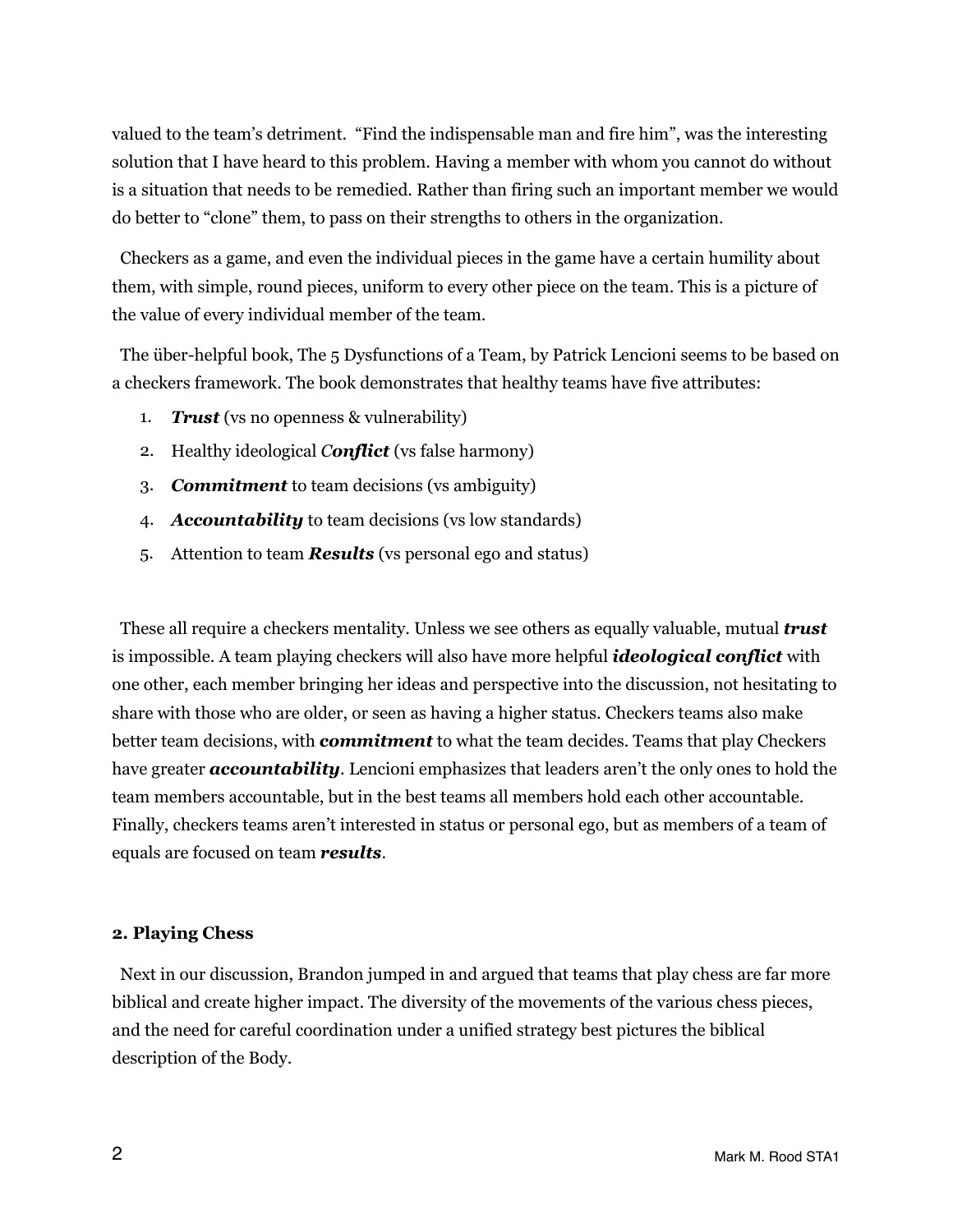Paul points out in 1 Corinthians 12:20ff that the members of the body are a beautiful picture of diversity amidst unity, that is to say a diversity of abilities and functions but with unity of purpose. Note the diversity of roles in the unity of purpose and direction in Ephesians chapter 4:

*"There is one body and one Spirit, just as you were called to one hope when you were called; one Lord, one faith, one baptism; one God and Father of all, who is over all and through all and in all. But to each one of us grace has been given as Christ apportioned it . . . So Christ himself gave the apostles, the prophets, the evangelists, the pastors and teachers, to equip his people for works of service, so that the body of Christ may be built up."* 

 The best teams aren't overly simple. Simple isn't always better after all. Einstein said, "Make things as simple as possible, no simpler." Any cookie cutter approach in viewing team members



will overlook their God-given strengths and the strategical advantage to leveraging their unique "chess moves." Gallop has found in it's research that we gain in influence and effectiveness as we focus on strengths, rather than trying to raise everyone's weaknesses to a point where everyone can function in the same way, which only limits all members to mediocrity.

 In the same vein, The Wisdom of Teams, by Katzenbach defines a team as, "a small number of people with complementary skills who are committed to a common purpose, performance goals, and approach for which they hold themselves mutually accountable." Of course with this view of team as having complementary skills there is a greater need for constant communication, feedback and redirection of individual members, to insure that their strengths are being best utilized for the corporate good.

 Interesting to me is that the king is one of the weakest pieces on the board. But he leads the other stronger pieces in the assault. The helpful article, Leading People When They Know More than You Do, by Wanda T. Wallace & David Creelman, seems very chess-like in this aspect. Like a chess king with it's personal limited movement ability, Wallace and Creelman advise that leaders should,

- 1. Focus on relationships, not facts.
- 2. Add value by enabling things to happen, not by doing the work themselves.
- 3. Practice seeing the bigger picture, not mastering the details.

4. Rely on "executive presence" to project confidence, not on having all the facts or answers.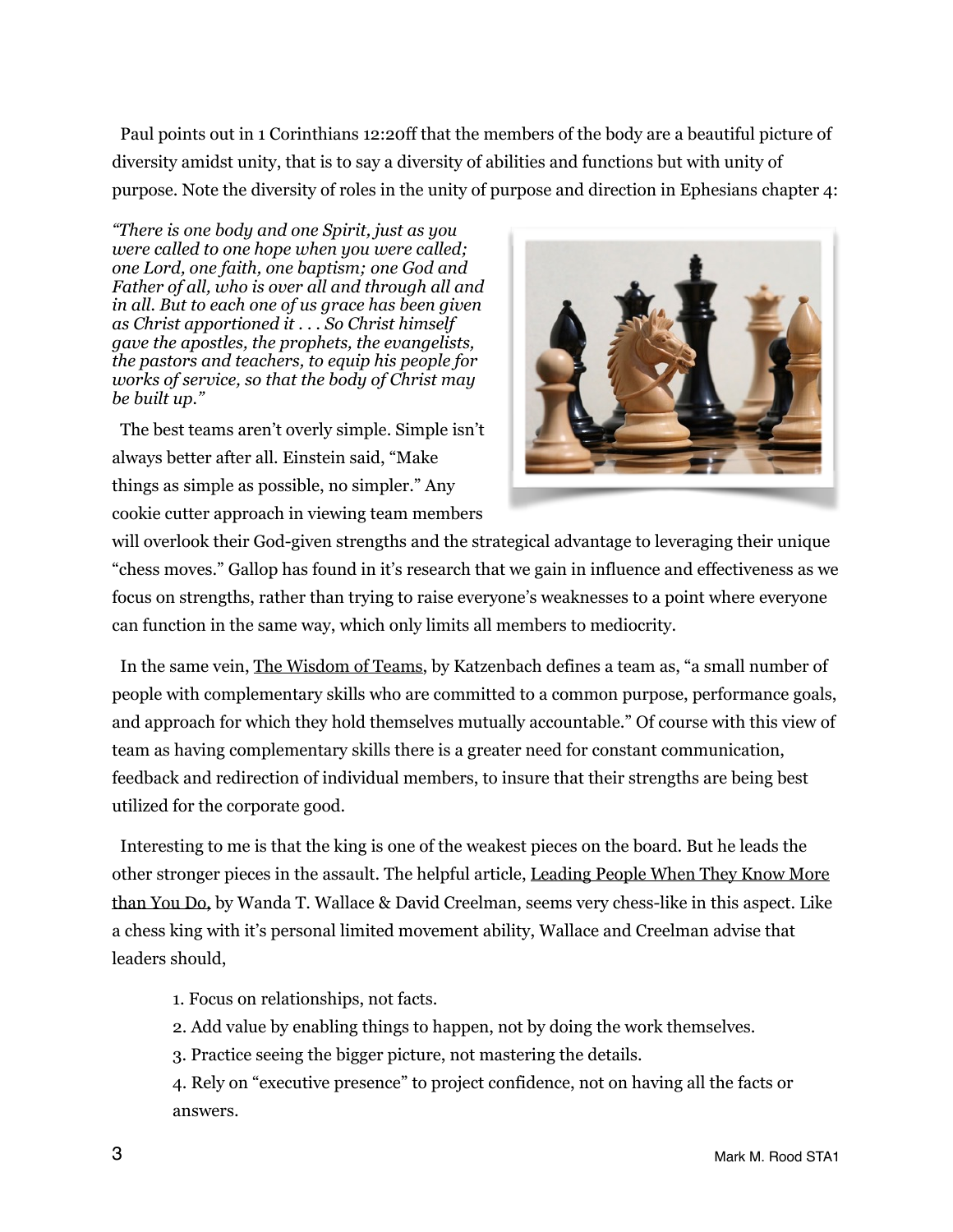Yes, the game of chess well illustrates the healthy team, skillfully coordinating each member's strengths into a powerful unified movement.

#### **3. Playing Shogi**

 Finally Keiichi weighed in. He said that the best teams are more like the Japanese version of chess, Shogi. Shogi added yet even another level of complexity. Japanese chess is like western chess in most aspects with a few significant additions. Of greatest importance is promoting your pieces.

 The board is divided into 3 zones, your home third of the board, a neutral middle third of the board that is a no-man's land of sorts, and the enemies' turf which is a third as well. As your



pieces advance into the opposing player's area, most of your pieces have the opportunity to be promoted, flipping over to replace their black Chinese character with a red Chinese character. This new character's meaning indicates new possible movements, for example, a Hisha (who's movement is like a rook in western chess) becomes a Ryu (Dragon), which is able to now move one square diagonally in addition to it's previous rook moves. This makes the strength of the piece increase greatly. Thus, much of the strategy is not only centered on attacking the opponent's king and defending your own, but developing your pieces to the highest potential. Most of the pieces have this awesome ability. Most interesting to me is that even pawns have the chance to become a gold general, one of the more powerful pieces.

 Shogi, in this way strongly illustrates the biblical value of people development. Jesus' emphasis during his ministry was clearly on the development of the twelve, expressed through his high priestly prayer, "I have brought you glory on earth by finishing the work you gave me to do." As you read on in this passage we see that this referred to the development of the faith of his team, the twelve apostles. Paul also was constantly expressing that his heart's desire was the continued growth of his people, "we pray most earnestly night and day that we may see you face to face and supply what is lacking in your faith" (1 Thess 3:10) Of interest to me is that both of these passages emphasize the development of people especially in the area of faith, their spiritual life. Not primarily work skills or gifts (which of course should be deepened as well)but their spiritual well being. After all our work is a spiritual work and the weapons of our warfare are spiritual.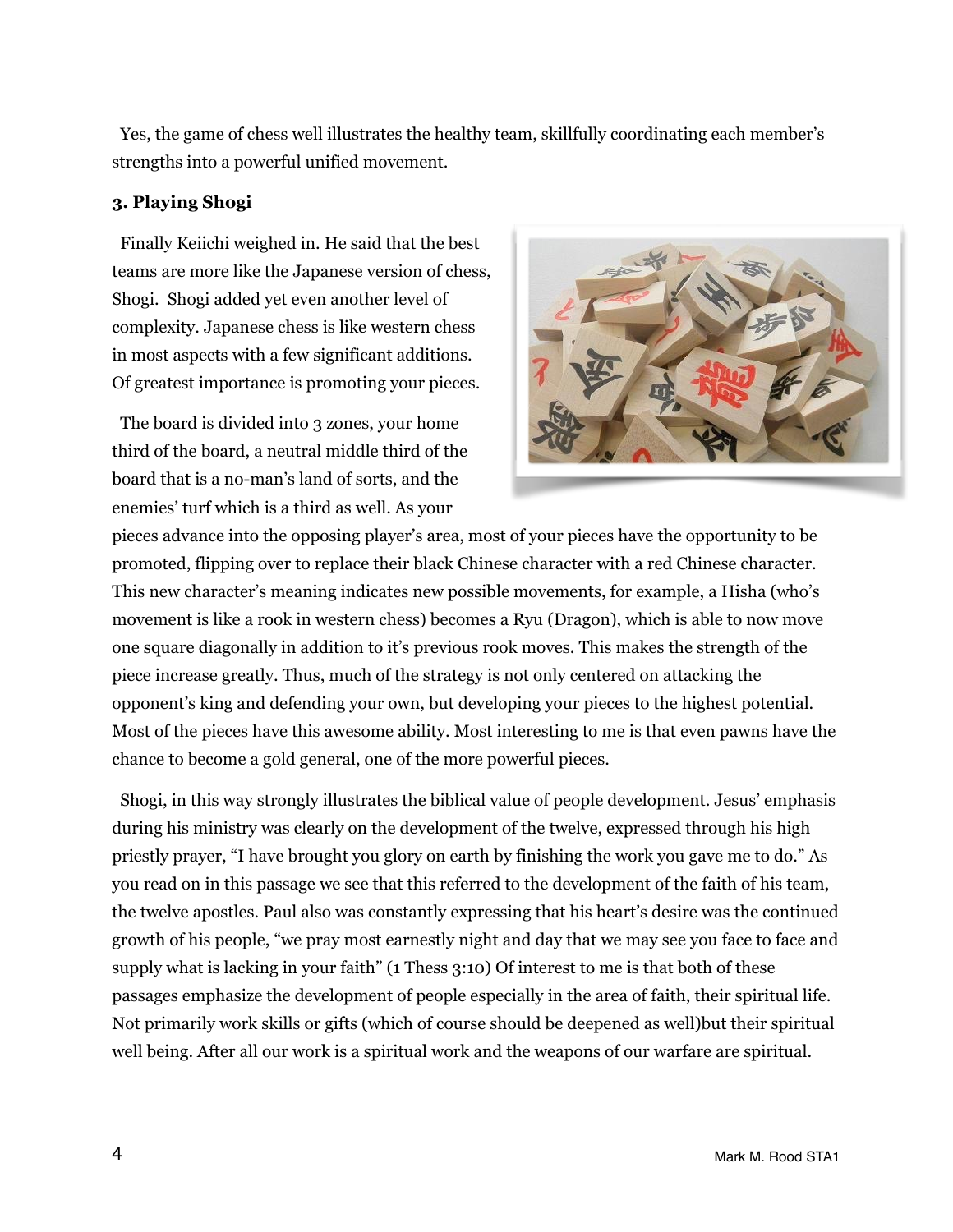The wisdom of teams, strongly encourages the practice of including people in teams even if they don't seem to be fully qualified for the role. People don't always join teams when they are ready. In actuality, no one should ever be completely ready for their new assignment. Roles are grown into over time, especially when teams are developmental in nature. One Navigator leader said that upwards of 50% of their contact with each other should be focused on development.

 During my interview with Ray Hoo on the topic of teams, he mentioned the need to develop people not only for their current role, but for their next role, particularly for their dream job, the role that they feel that God has placed on their heart. If we only develop people for the role they are in now, or the role we see for them in the future we may be limiting their futures. We need to realize that people will not always be in their current role, but need to be developed for their next season of ministry. This also helps us with retention of staff. People will stay for a career in the Navigators when there is a culture of development with subsequent opportunities for challenging work assignments. People should exit teams better equipped to face the next challenge.

 So what game do the best teams play? Checkers, with it's emphasis on equality before God? Or chess, with it's emphasis on diversity of strengths under a single purpose with the emphasis on communication and coordination? Or perhaps the best game for us is shogi with it's focus on development, each piece growing to it's full potential? I believe that we need not make this choice. Jim Collins points out that "builders of greatness reject the "Tyranny of the OR" and embrace the "Genius of the AND." They embrace both extremes across a number of dimensions at the same time." The best teams play checkers AND chess AND shogi all at the same time.